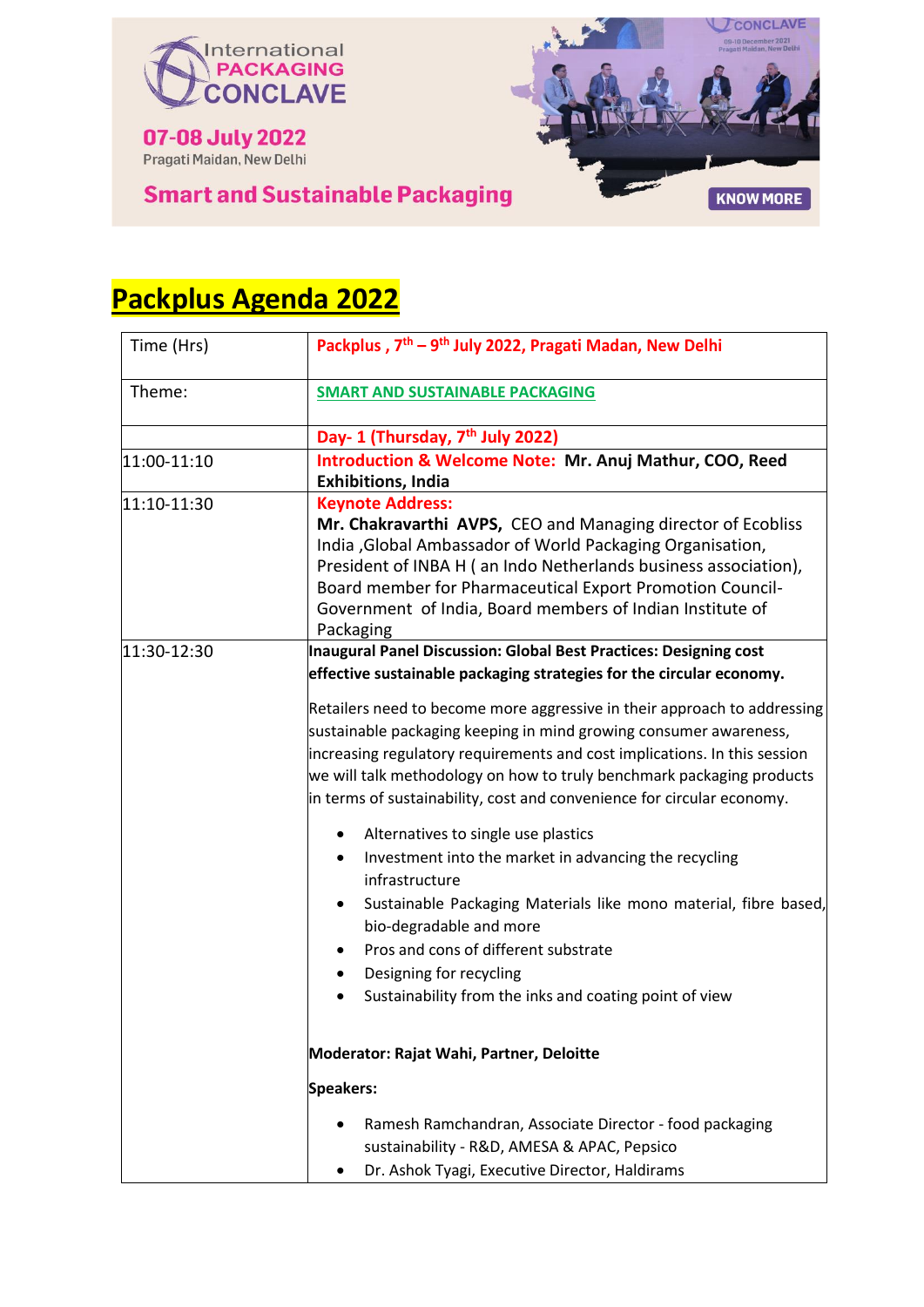

07-08 July 2022



٦

|             | Rhea Mazumdar Singhal, CEO, Ecoware<br>$\bullet$                                                                                                                                                                                                                                                                                                                                                                                                                                                                                                                                                                                                                                                                                                                                                                                                                                                                                                                                                                                                                                                                                                                                                |
|-------------|-------------------------------------------------------------------------------------------------------------------------------------------------------------------------------------------------------------------------------------------------------------------------------------------------------------------------------------------------------------------------------------------------------------------------------------------------------------------------------------------------------------------------------------------------------------------------------------------------------------------------------------------------------------------------------------------------------------------------------------------------------------------------------------------------------------------------------------------------------------------------------------------------------------------------------------------------------------------------------------------------------------------------------------------------------------------------------------------------------------------------------------------------------------------------------------------------|
|             | Barun Banerjee, Head of packaging, Nestle India                                                                                                                                                                                                                                                                                                                                                                                                                                                                                                                                                                                                                                                                                                                                                                                                                                                                                                                                                                                                                                                                                                                                                 |
|             | Shirish Yadav, EVP-Manufacturing & Technology, ITC Ltd.                                                                                                                                                                                                                                                                                                                                                                                                                                                                                                                                                                                                                                                                                                                                                                                                                                                                                                                                                                                                                                                                                                                                         |
|             | Yogesh Bambal, Regional Category Lead - R&D Packaging, Asia<br>$\bullet$                                                                                                                                                                                                                                                                                                                                                                                                                                                                                                                                                                                                                                                                                                                                                                                                                                                                                                                                                                                                                                                                                                                        |
|             | Pacific Region - Chocolate Category, Mondelez                                                                                                                                                                                                                                                                                                                                                                                                                                                                                                                                                                                                                                                                                                                                                                                                                                                                                                                                                                                                                                                                                                                                                   |
| 12:30-13:30 | Panel Discussion: Packaging - the Unsung Hero of Sustainable Supply                                                                                                                                                                                                                                                                                                                                                                                                                                                                                                                                                                                                                                                                                                                                                                                                                                                                                                                                                                                                                                                                                                                             |
|             | <b>Chains</b>                                                                                                                                                                                                                                                                                                                                                                                                                                                                                                                                                                                                                                                                                                                                                                                                                                                                                                                                                                                                                                                                                                                                                                                   |
|             | Power of collaboration, Transforming Supply Chains and Scaling-Up<br><b>Sustainable Solutions</b>                                                                                                                                                                                                                                                                                                                                                                                                                                                                                                                                                                                                                                                                                                                                                                                                                                                                                                                                                                                                                                                                                               |
|             | Supply chain sustainability is increasingly important for the future of<br>business and the world as a whole. Companies are investing more money<br>into sustainability initiatives, seeking to reduce waste and carbon<br>emissions. Supply chain sustainability is a key enabler of a brand's overall<br>sustainability strategy. Companies are looking at various initiatives when it<br>comes to sustainability, including energy efficiency, product packaging,<br>alternative fuels, optimized routes, and returns management. More<br>recently, we have seen a push towards building a circular supply chain to<br>eliminate waste and build a continual use of resources. Such efforts need<br>collaboration across the entire packaging supply chain in order to meet the<br>demands of the customer and create real change for the sake of our<br>environment. In this session we will understand how companies are looking<br>to reduce waste and turn their supply chain operation into a circular<br>economy. How has COVID and supply chain disruption has impacted<br>sustainability? On the road to circularity across the packaging supply chain,<br>where are the roadblocks? |
|             | Moderator: Ashish Sachdeva, Founder President, Green<br><b>Dream</b><br>Foundation                                                                                                                                                                                                                                                                                                                                                                                                                                                                                                                                                                                                                                                                                                                                                                                                                                                                                                                                                                                                                                                                                                              |
|             | <b>Speakers:</b>                                                                                                                                                                                                                                                                                                                                                                                                                                                                                                                                                                                                                                                                                                                                                                                                                                                                                                                                                                                                                                                                                                                                                                                |
|             | Mihir Mohanta, GM Supply Chain, Mother Dairy                                                                                                                                                                                                                                                                                                                                                                                                                                                                                                                                                                                                                                                                                                                                                                                                                                                                                                                                                                                                                                                                                                                                                    |
|             | Somnath Chatterjee, GM Procurement, Pernod Ricard                                                                                                                                                                                                                                                                                                                                                                                                                                                                                                                                                                                                                                                                                                                                                                                                                                                                                                                                                                                                                                                                                                                                               |
|             | Sushant Gaur, Founder & CEO, Adeera Packaging                                                                                                                                                                                                                                                                                                                                                                                                                                                                                                                                                                                                                                                                                                                                                                                                                                                                                                                                                                                                                                                                                                                                                   |
|             | Nayandeep Banerjee, Head Packaging and Design at Nestle R&D                                                                                                                                                                                                                                                                                                                                                                                                                                                                                                                                                                                                                                                                                                                                                                                                                                                                                                                                                                                                                                                                                                                                     |
|             | Center India Pvt Ltd                                                                                                                                                                                                                                                                                                                                                                                                                                                                                                                                                                                                                                                                                                                                                                                                                                                                                                                                                                                                                                                                                                                                                                            |
|             | Shailendra Singh, Founder & CEO, Sustain Mantra                                                                                                                                                                                                                                                                                                                                                                                                                                                                                                                                                                                                                                                                                                                                                                                                                                                                                                                                                                                                                                                                                                                                                 |
|             |                                                                                                                                                                                                                                                                                                                                                                                                                                                                                                                                                                                                                                                                                                                                                                                                                                                                                                                                                                                                                                                                                                                                                                                                 |

|             | Manas Kumar Bhunia, Sr. Packaging Head, GSK |
|-------------|---------------------------------------------|
| 13:30-14:30 | <b>Lunch Break and Networking</b>           |
| 14:30-15:30 | <b>Great Debate:</b>                        |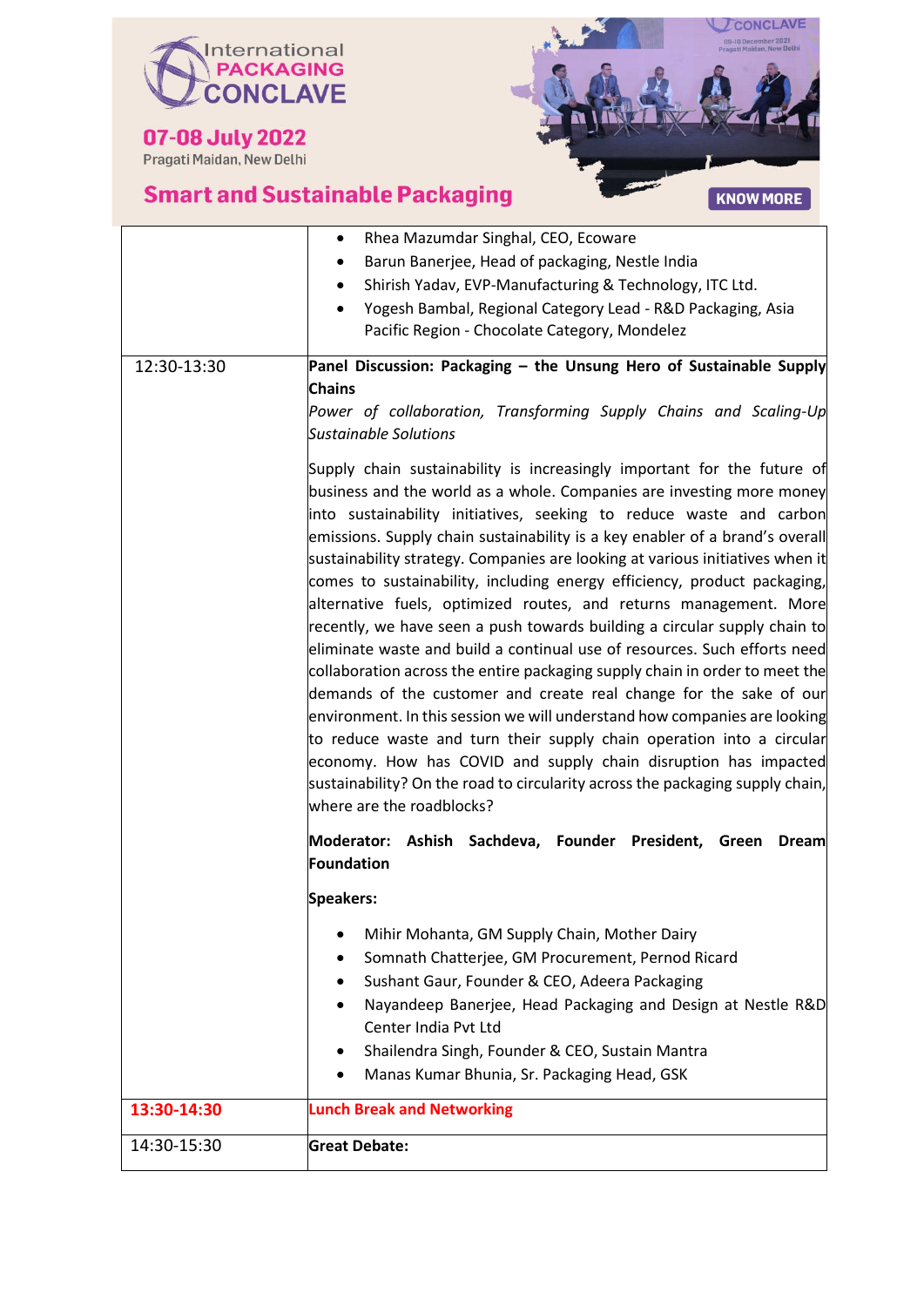



|             | Packaging for Ecommerce: Channel-specific packaging Vs Omnichannel<br>Packaging?                                                                                                                                                                                                                                                                                                                                                                                                                                                                                                                                                                                           |
|-------------|----------------------------------------------------------------------------------------------------------------------------------------------------------------------------------------------------------------------------------------------------------------------------------------------------------------------------------------------------------------------------------------------------------------------------------------------------------------------------------------------------------------------------------------------------------------------------------------------------------------------------------------------------------------------------|
|             | <b>What is the future?</b>                                                                                                                                                                                                                                                                                                                                                                                                                                                                                                                                                                                                                                                 |
|             | A solid ecommerce strategy is essential for modern brands trying to keep<br>pace with the competition. As customers increasingly browse, buy and<br>repurchase items in a variety of ways, the brands that succeed will be those<br>that adapt their offering to meet these needs, and are able to scale and<br>innovate quickly for ecommerce. Some big brands are exploring a different<br>route altogether: one, unified omnichannel pack and some are creating<br>specific packaging formats per channel, delivering different and more<br>customized experiences. This session will highlight both these approaches,<br>and their respective benefits and challenges. |
|             | Benefits of omnichannel packaging and channel specific packaging<br>Is there a disparity in consumer expectations from commodity to<br>$\bullet$<br>premium products? How are brand owners in both spaces<br>addressing challenges in managing consumer expectations while<br>tackling the hurdles of maintaining margins on low price point<br>products?<br>Hurdles in packaging for ecommerce vs. brick and mortar<br>Innovations in omni-channel packaging<br>٠<br><b>Complex Deliverables</b><br>$\bullet$<br>Performance vs. appearance<br>٠<br>Strategies to reduce packaging waste in ecommerce                                                                     |
|             | <b>Speakers:</b>                                                                                                                                                                                                                                                                                                                                                                                                                                                                                                                                                                                                                                                           |
|             | Tamal Ghosh, Head - New product development, JK Paper Limited<br>Amit Saurkar, Head Packaging Development, MTR<br>Ankit Baghel, Associate Director Packaging, Moglix                                                                                                                                                                                                                                                                                                                                                                                                                                                                                                       |
| 15:30-16:30 | Panel Discussion: Intelligent packaging: How manufacturers<br>are<br>combating counterfeit with the help of technology?                                                                                                                                                                                                                                                                                                                                                                                                                                                                                                                                                    |
|             | A benefit of technology is it gives us the ability to use our time more wisely<br>and the means to do so. With this advancement inevitably comes the very<br>real threat of counterfeiting. While technology can sometimes add to the<br>problem, it also provides tools that help manufacturers keep one step<br>ahead in combating counterfeiters. In this session we will talk about the<br>items that are commonly counterfeit, role of packaging in combating<br>counterfeit and anti-counterfeiting strategies by the brands.                                                                                                                                        |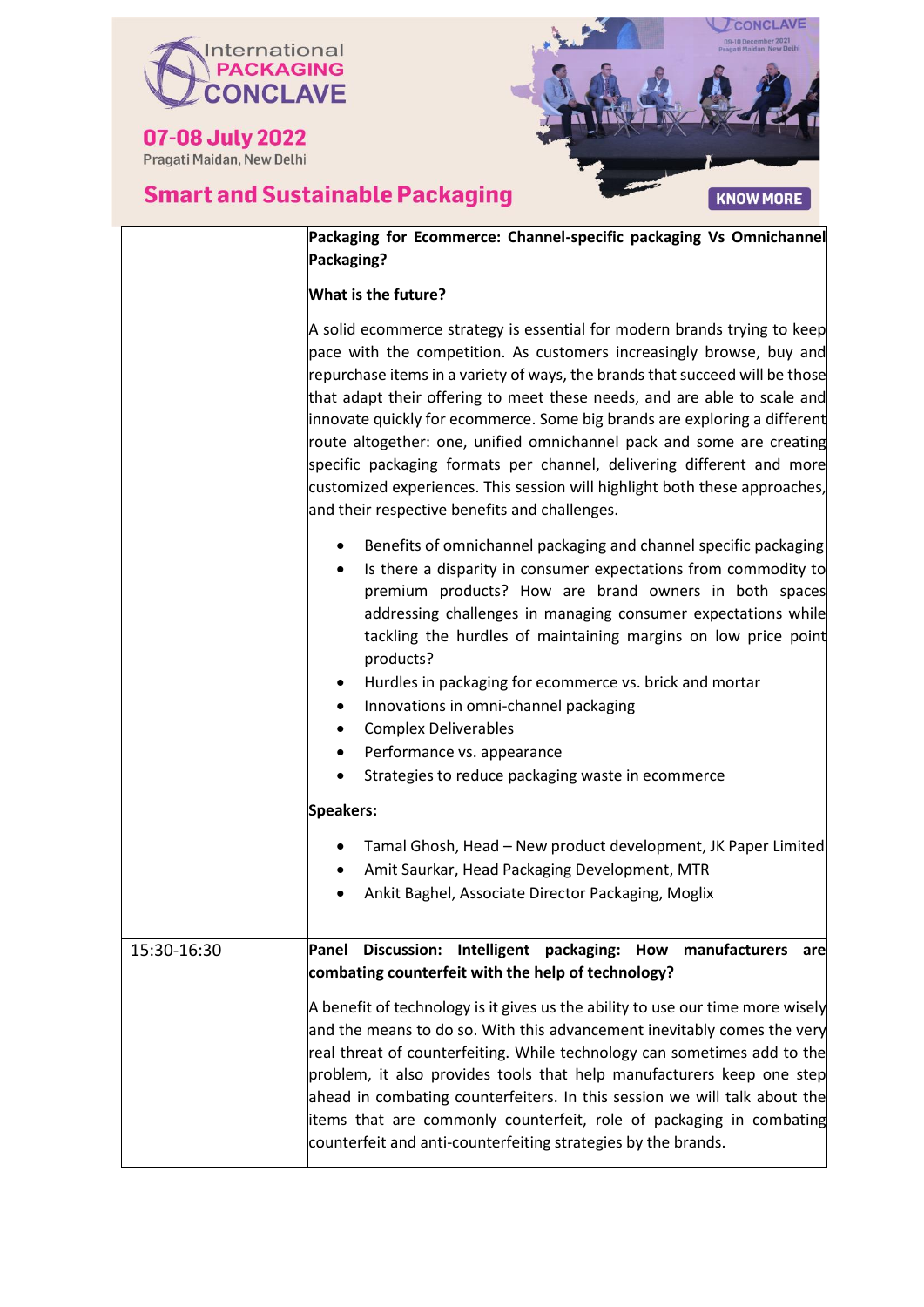

07-08 July 2022



|                 | Use of harmonized and standardized coding and identification<br>systems for secondary packs of pharmaceuticals;<br>Use of overt and covert features to authenticate products; and<br>$\bullet$<br>Guarantees as to the integrity of the original manufacturer's<br>$\bullet$<br>packaging throughout the entire supply chain.<br>Trends in anti-counterfeiting<br>$\bullet$<br>Radio frequency identification tags (RFIDs) equipped<br>with<br>$\bullet$<br>microchips<br><b>Security Seals</b><br>$\bullet$<br><b>Barcodes</b><br>$\bullet$<br>Security Ink & Printing<br><b>Smart Labels and Holograms</b><br>$\bullet$<br><b>Mass Encoding</b><br>$\bullet$<br>Digital Encryption & Serialization<br>$\bullet$                                                                                                                                   |
|-----------------|-----------------------------------------------------------------------------------------------------------------------------------------------------------------------------------------------------------------------------------------------------------------------------------------------------------------------------------------------------------------------------------------------------------------------------------------------------------------------------------------------------------------------------------------------------------------------------------------------------------------------------------------------------------------------------------------------------------------------------------------------------------------------------------------------------------------------------------------------------|
|                 | <b>Speakers:</b>                                                                                                                                                                                                                                                                                                                                                                                                                                                                                                                                                                                                                                                                                                                                                                                                                                    |
|                 | Rahul<br>Bhargava, Director Packaging,<br>Packaging<br>Prescription<br>Ankit Gupta, Jt. Managing Director, Holostik Group<br>Ashish Vasudeva, Business Development Head, HP                                                                                                                                                                                                                                                                                                                                                                                                                                                                                                                                                                                                                                                                         |
| $16:30 - 17:30$ | Panel Discussion: Optimising Packaging Designs For QSR Delivery                                                                                                                                                                                                                                                                                                                                                                                                                                                                                                                                                                                                                                                                                                                                                                                     |
|                 | Today's consumers are more issue-driven than ever before. Not only do<br>they want good food, but they also want restaurants to support their<br>values. And one of their top concerns is environmental sustainability.<br>Studies have shown customers are not only influenced by sustainability, but<br>they are increasingly willing to pay more for sustainable brands. As a result,<br>many consumers have been looking to businesses to step up and are<br>choosing to patronize restaurant brands that offer sustainable practices—<br>a choice quickly becoming the norm. As consumers become more aware of<br>these issues, simply being "recyclable" is not enough. True efficiency is<br>achieved only when products are able to be recovered, recycled and turned<br>into new products that are sold on the market, and recycled again. |
|                 | Highlights:                                                                                                                                                                                                                                                                                                                                                                                                                                                                                                                                                                                                                                                                                                                                                                                                                                         |
|                 | What are the challenges in the food service industry with relation<br>to packaging?<br>The future of sustainable fast food packaging?<br>Why packaging is a major influence on guest loyalty<br>The game of designing for sustainability and costing<br>Brand Building and sustainable packaging in QSR Sector<br>Challenge and Opportunities Ahead.                                                                                                                                                                                                                                                                                                                                                                                                                                                                                                |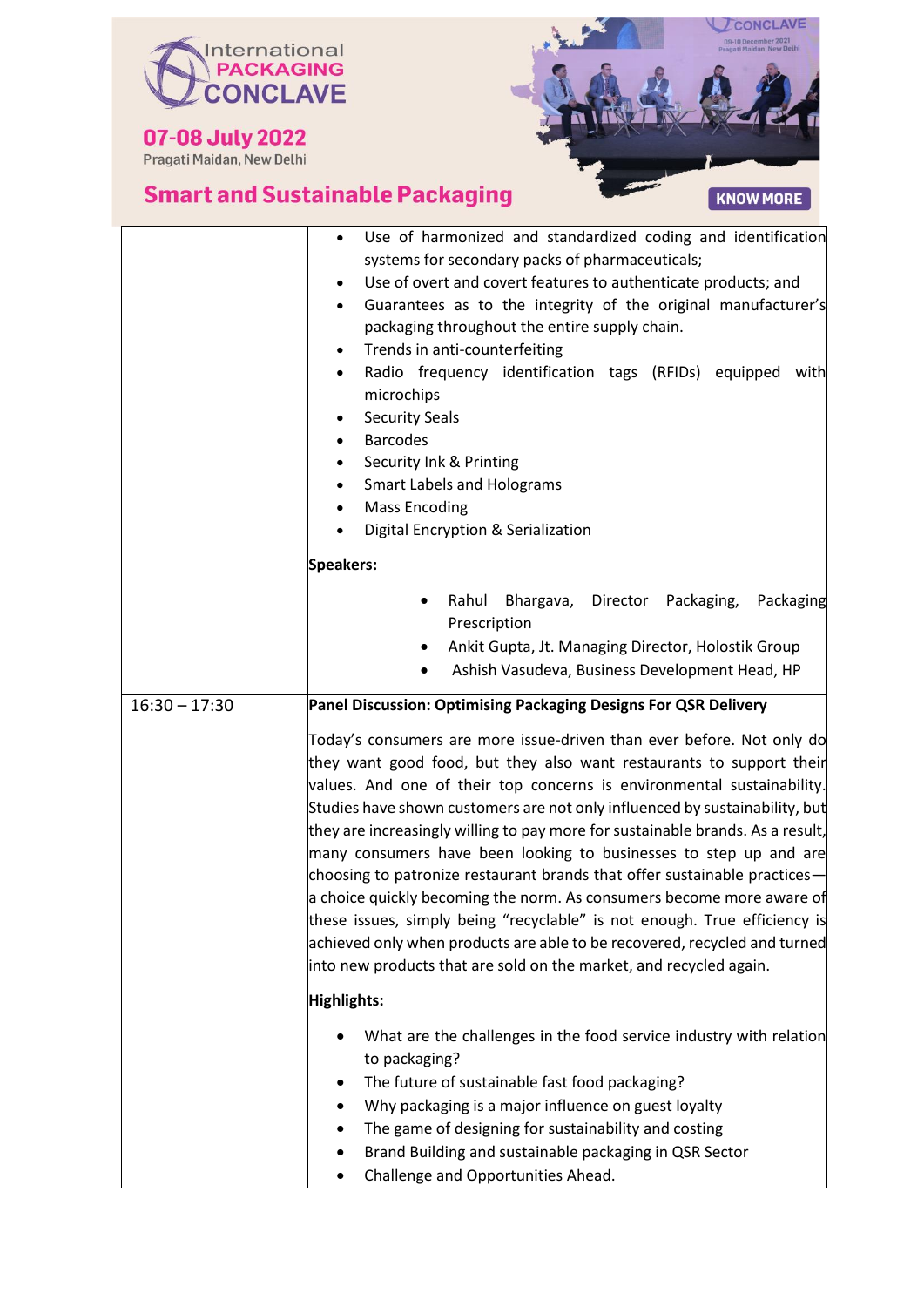



|              | Brands setting the great examples and benchmarks for the<br>$\bullet$<br>industry.                                                                                                                                                                                                                                                                                                                                                                                                                                                                                                                                                                                                                                                                                                                                                                                                            |
|--------------|-----------------------------------------------------------------------------------------------------------------------------------------------------------------------------------------------------------------------------------------------------------------------------------------------------------------------------------------------------------------------------------------------------------------------------------------------------------------------------------------------------------------------------------------------------------------------------------------------------------------------------------------------------------------------------------------------------------------------------------------------------------------------------------------------------------------------------------------------------------------------------------------------|
| 17:30        | <b>End of Day 1 Conference</b>                                                                                                                                                                                                                                                                                                                                                                                                                                                                                                                                                                                                                                                                                                                                                                                                                                                                |
|              | Day-2 (FRIDAY 8TH JULY 2022)                                                                                                                                                                                                                                                                                                                                                                                                                                                                                                                                                                                                                                                                                                                                                                                                                                                                  |
| 11:00 -11:45 | Opening Panel Discussion: How Government policies can accelerate the<br>transition to a reuse economy.                                                                                                                                                                                                                                                                                                                                                                                                                                                                                                                                                                                                                                                                                                                                                                                        |
|              | Half of global plastic production is for single-use applications, and only 14%<br>of plastic packaging is collected for recycling, but even vastly improved<br>rates alone would not be enough to curb the plastic waste crisis. The shift<br>towards reuse is still in its early stages, but there is growing ambition from<br>the public and the private sector to advance it as an alternative to single-<br>use, as it holds the key to achieving a world free of plastic waste. National<br>policies can accelerate the transition to reusable packaging formats but<br>governments, businesses and civil society organizations must work<br>together to create clear targets and action plans. In this session, the panel<br>of experts will help you decipher new regulations and legislations as well as<br>current and upcoming regulatory challenges in packaging around the globe. |
|              | New packaging norms and EPR guidelines<br>Brand owners gearing up to comply to new EPR guidelines<br>Establishment of a centralised online portal by Central Pollution<br>$\bullet$<br>Control Board (CPCB) for the registration<br>New FSSAI FG rPET and FGrPO PP regulation<br>Compliance of PWMR to eliminate single use plastic<br>$\bullet$<br>India to become first Asian country to launch a Plastics Pact<br>The rising demand from various industrial applications<br>pharmaceutical industries and medical devices, being significant<br>contributors to the global cold chain packaging market.                                                                                                                                                                                                                                                                                    |
| 11:45-12:20  | Vision 2030: Trends that will change the game in the packaging industry<br>in next five to ten years.                                                                                                                                                                                                                                                                                                                                                                                                                                                                                                                                                                                                                                                                                                                                                                                         |
|              | The era of transformational change is upon us, and the pace of change is<br>accelerating rapidly. Public outcry and Government norms for sustainability<br>and digital (particularly e-commerce) are the megatrends shaping this era<br>which will be the most disruptive so far, creating uncertainty, challenges,<br>and opportunities. In this session we will talk about how companies can win<br>under increasing pressure on multiple fronts along with trends that we<br>believe will reshape the industry and raise the performance bar.                                                                                                                                                                                                                                                                                                                                              |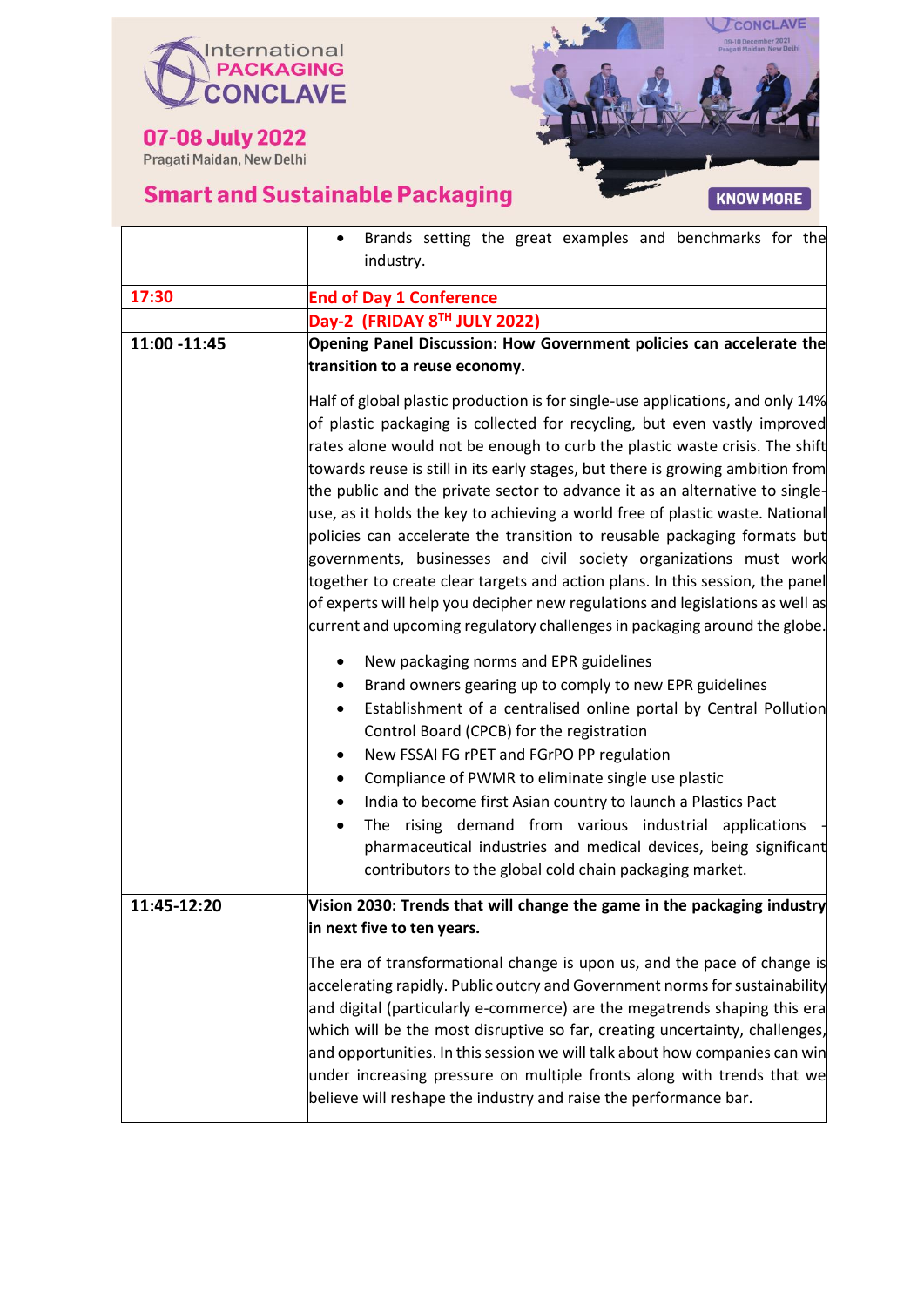



|             | <b>Ecommerce</b> - Intense focus on increased packaging requirements,<br>including for new products, along with last-mile delivery<br>innovations                                                                                                                                                                                                                                                                                                                                                                                                                                                                                                                                                                                                                                                                                                                                                                                                                                                                                                                             |
|-------------|-------------------------------------------------------------------------------------------------------------------------------------------------------------------------------------------------------------------------------------------------------------------------------------------------------------------------------------------------------------------------------------------------------------------------------------------------------------------------------------------------------------------------------------------------------------------------------------------------------------------------------------------------------------------------------------------------------------------------------------------------------------------------------------------------------------------------------------------------------------------------------------------------------------------------------------------------------------------------------------------------------------------------------------------------------------------------------|
|             | Changing consumer preferences - Demand for much more<br>$\bullet$<br>personalization, convenience, health, and affordability, driving SKU<br>proliferation to new heights                                                                                                                                                                                                                                                                                                                                                                                                                                                                                                                                                                                                                                                                                                                                                                                                                                                                                                     |
|             | <b>FMCG</b><br>retail<br>and<br>margin<br>compression - Further<br>margin<br>for<br>fast-moving<br>(FMCG)<br>compression<br>consumer<br>goods<br>manufacturers and retailers, with pressure passed back up the line<br>to converters, 11 intensifying the threat of insolvency                                                                                                                                                                                                                                                                                                                                                                                                                                                                                                                                                                                                                                                                                                                                                                                                |
|             | Sustainability requirements increasing at every step of the value<br>chain.                                                                                                                                                                                                                                                                                                                                                                                                                                                                                                                                                                                                                                                                                                                                                                                                                                                                                                                                                                                                   |
|             | Digitization/Internet of Things (IoT) - Both to drive down costs<br>and, increasingly throughout the decade, gain a competitive edge<br>with consumers                                                                                                                                                                                                                                                                                                                                                                                                                                                                                                                                                                                                                                                                                                                                                                                                                                                                                                                        |
|             | Moderator: Deepak Manchanda, Director, The Packaging Consortium                                                                                                                                                                                                                                                                                                                                                                                                                                                                                                                                                                                                                                                                                                                                                                                                                                                                                                                                                                                                               |
|             | Ankur Chaturvedi, AVP-Business Excellence & Quality, Emami<br>Pradeep Chauhan, Head Packaging Development & Strategic<br>Sourcing, Del Monte<br>Subhra S Nandi, Packaging Head, RPSG Group                                                                                                                                                                                                                                                                                                                                                                                                                                                                                                                                                                                                                                                                                                                                                                                                                                                                                    |
| 12:20-13:00 | Panel Discussion: Transforming packaging through robotics                                                                                                                                                                                                                                                                                                                                                                                                                                                                                                                                                                                                                                                                                                                                                                                                                                                                                                                                                                                                                     |
|             | Robots are transforming the packaging industry as they can sort small items<br>into boxes for delivery quickly. They can also do this accurately with utmost<br>care, which is impossible for human hand and a must in high value item<br>packaging. Robots offer flexibility as the arms can be positioned and<br>replaced for different jobs, while the systems can be reprogrammed to<br>change their packing functions. Packaging robots bring the speed, accuracy,<br>and productivity that robotic automation is known for, all while delivering<br>relatively fast return on investment (ROI) when deployed correctly. Along<br>with ease of installation and consistency, robotics is often seen as one of<br>the most efficient and much need implementation required in the<br>packaging industry. Moreover, use of robotics in COVID has also proved<br>how integral are these machines for packaging industry success.<br>the need of robotics and automation for packaging industry survival<br>as they ensure increased up-time, fewer accidents and high total |
|             | throughput while complying with increasing demanding workplace                                                                                                                                                                                                                                                                                                                                                                                                                                                                                                                                                                                                                                                                                                                                                                                                                                                                                                                                                                                                                |

legislations.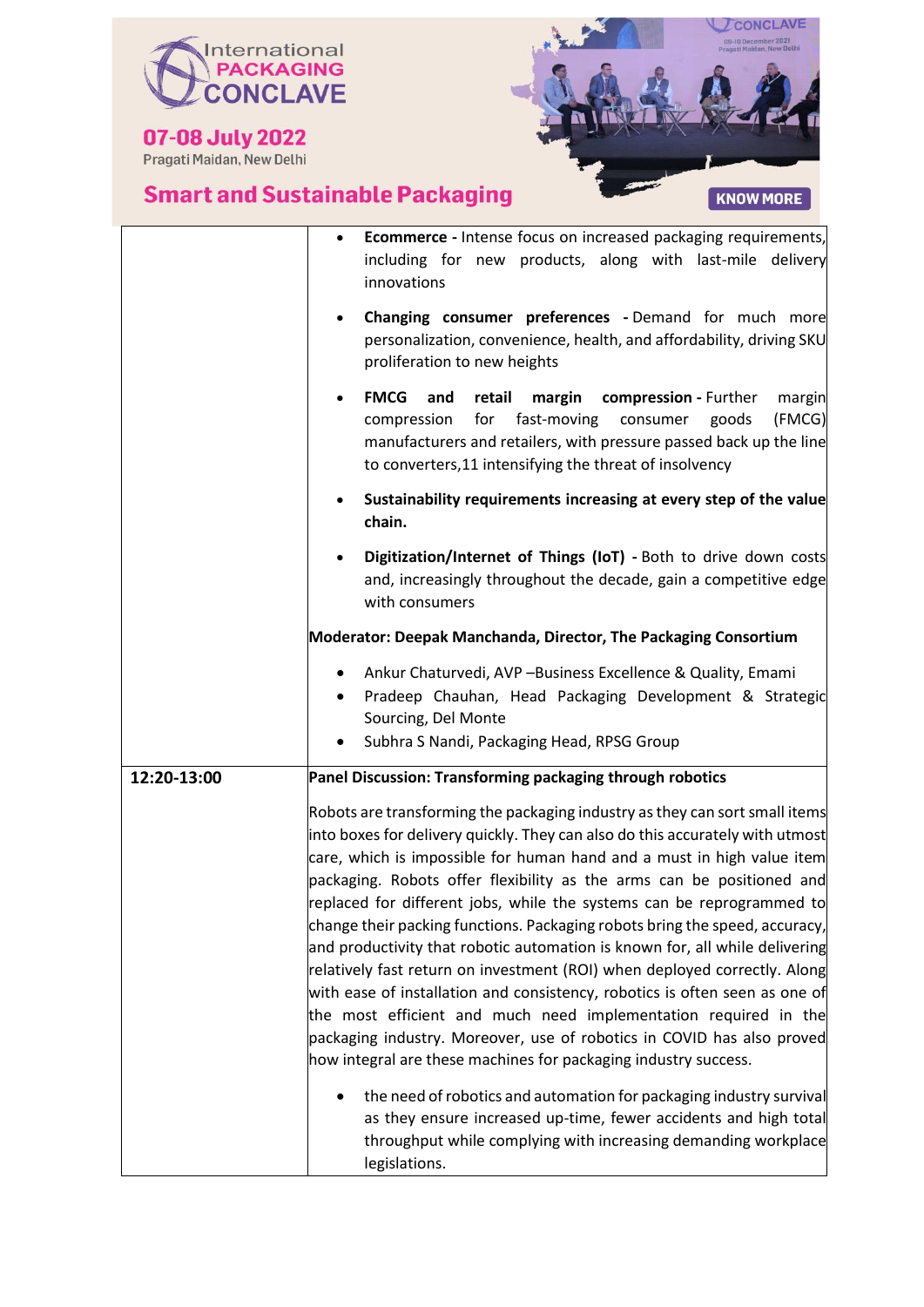



|                 | Aiming higher efficiency through mobile robotic platforms, which<br>can navigate their way around warehouses, have also meant huge<br>efficiency improvements.<br>Autonomous mobile robots, or AMRs, that can teach themselves<br>new routes in fresh environments, making them more flexible<br>'Co-botics' - the future of automated packaging, where robots<br>work alongside humans to deliver a superior performance<br>Palletizing and meeting rigorous demands of multiple feeder lines,<br>quick box-pattern changes and high up-time with robotics and<br>automation without getting tired                                     |
|-----------------|-----------------------------------------------------------------------------------------------------------------------------------------------------------------------------------------------------------------------------------------------------------------------------------------------------------------------------------------------------------------------------------------------------------------------------------------------------------------------------------------------------------------------------------------------------------------------------------------------------------------------------------------|
| $13:00 - 14:00$ | <b>Lunch Break and Networking</b>                                                                                                                                                                                                                                                                                                                                                                                                                                                                                                                                                                                                       |
| $14:00 - 15:00$ | Driving sustainability in the flexible packaging for the next normal in 2022<br>and beyond                                                                                                                                                                                                                                                                                                                                                                                                                                                                                                                                              |
|                 | Packaging the product in a way that it reaches the customer safe, sanitized<br>and contactless has gained importance like never before. However<br>conventional packaging that includes glass, bottles and tins suffer from the<br>challenges of safe transportation, inconvenient storage, barrier properties<br>and recycling. This is where Flexible packaging steps in and plays a big role.<br>Sustainability Days revealed that the 'next normal' for packaging is already<br>here. In 2022, we are already living in a new world, In this session experts<br>will talk about how flexible packaging trends are shifting and why? |
|                 | Highlights:                                                                                                                                                                                                                                                                                                                                                                                                                                                                                                                                                                                                                             |
|                 | Sustainability of flexible plastic packaging<br>٠<br>Is flexible plastic packaging recycling a possibility?<br>٠<br>Innovation for the sustainability of flexible plastic packaging<br>Understand/Map flexible packaging market<br>Flexible packaging designing for medicines, food, beverage,<br>personal care, cosmetics etc.<br>Future trends in the flexible packaging industry<br>Where do you see the biggest growth for flexible packaging<br>moving forward and why?<br>What, if anything, is different about the sustainability message<br>of flexible packaging today versus, say, two or three years ago?                    |
| $15:00 - 16:00$ | <b>Grand Finale: Meet the Industry Heroes</b>                                                                                                                                                                                                                                                                                                                                                                                                                                                                                                                                                                                           |
|                 | Success stories straight from the Horse's mouth: Delivering Sustainability                                                                                                                                                                                                                                                                                                                                                                                                                                                                                                                                                              |